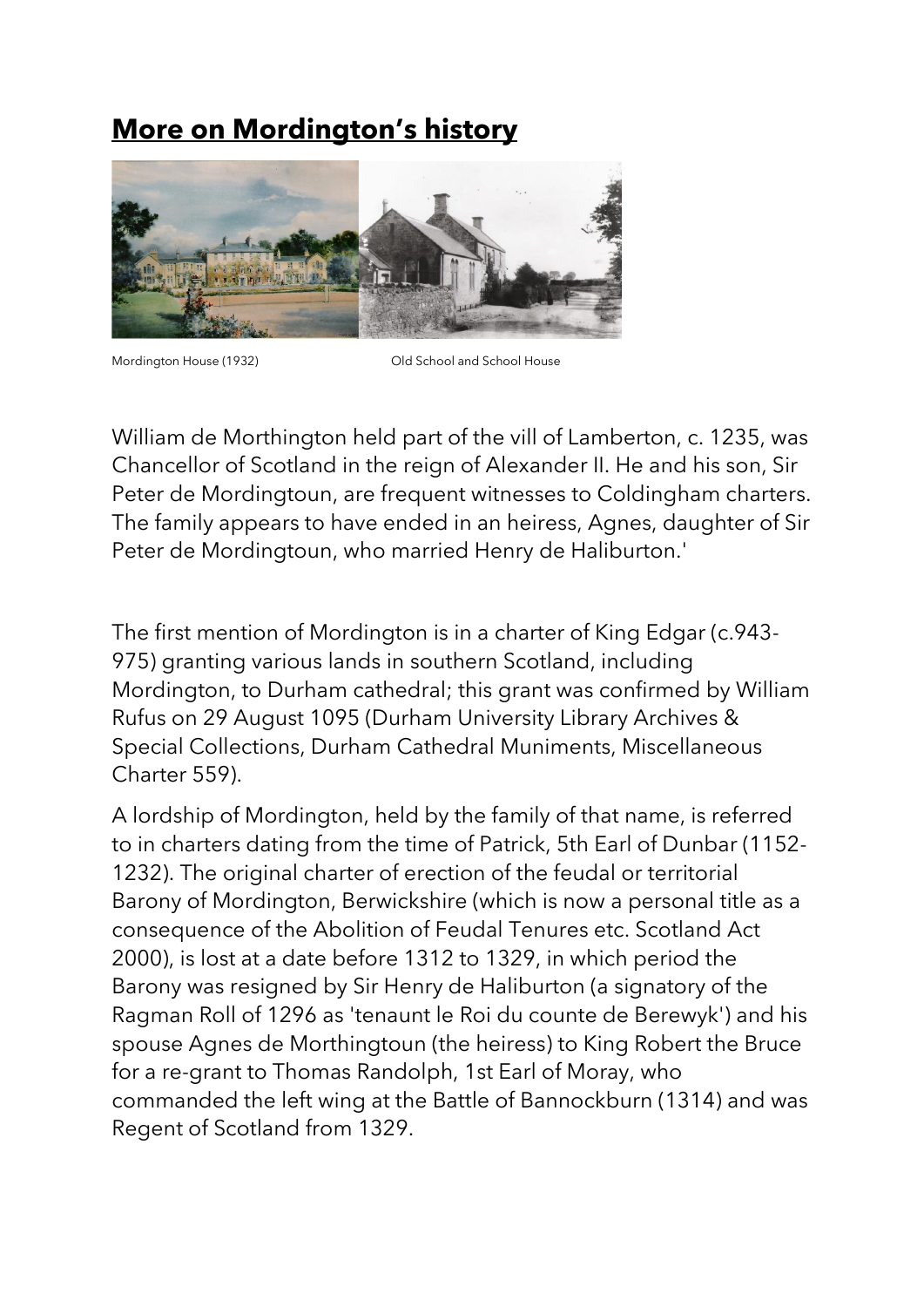It seems likely that the barony was granted to Thomas Randolph after he and Sir James Douglas ('the good Sir James') re-captured Berwickupon-Tweed for Scotland in 1318. In 1335, on the death of John Randolph, 3rd Earl of Moray (who commanded the first Scottish division at the battle of Halidon Hill, above Mordington parish, in 1333), the Barony passed to an heiress. The current feudal baron of Mordington is Graham Senior-Milne, Esq., an armiger and former proprietor of Edrington House in Mordington parish. Mordington remains to this day an agricultural parish. Historically it was entirely possessed by three estates: Edrington, and Over and Nether Mordington.

The southern half of Mordington parish comprised the Edrington estate (of which Edrington House and grounds is now detatched) which again was at one time in the possession of Durham, but which, by 1300, had passed into the hands of the Lauder of The Bass family who retained it, its castle and mill, until the middle of the 17th century.

The castle fell into disrepair in the 18th century when Nether Mordington House and lands were added to the Edrington estate, the house being renamed Edrington House. Only a fragment of the ancient Edrington castle remains. The present proprietor is Mr. Michael Thornhill, a retired solicitor, whose local residence is 'Cawderstanes', a country house not far from the castle ruin.

When the Nether Mordington estate was absorbed into the Edrington estate, Over Mordington became, simply, Mordington, and during the 17th century was the property of the Douglas family who became enobled as the Lords Mordington. As Jacobites they were forfeited and the Mordington estate in about 1750 was in the hands of the Hay family. In the 19th century it passed to the Renton of Lamberton (later Campbell-Renton) family in whose hands it remained until the 1970s.